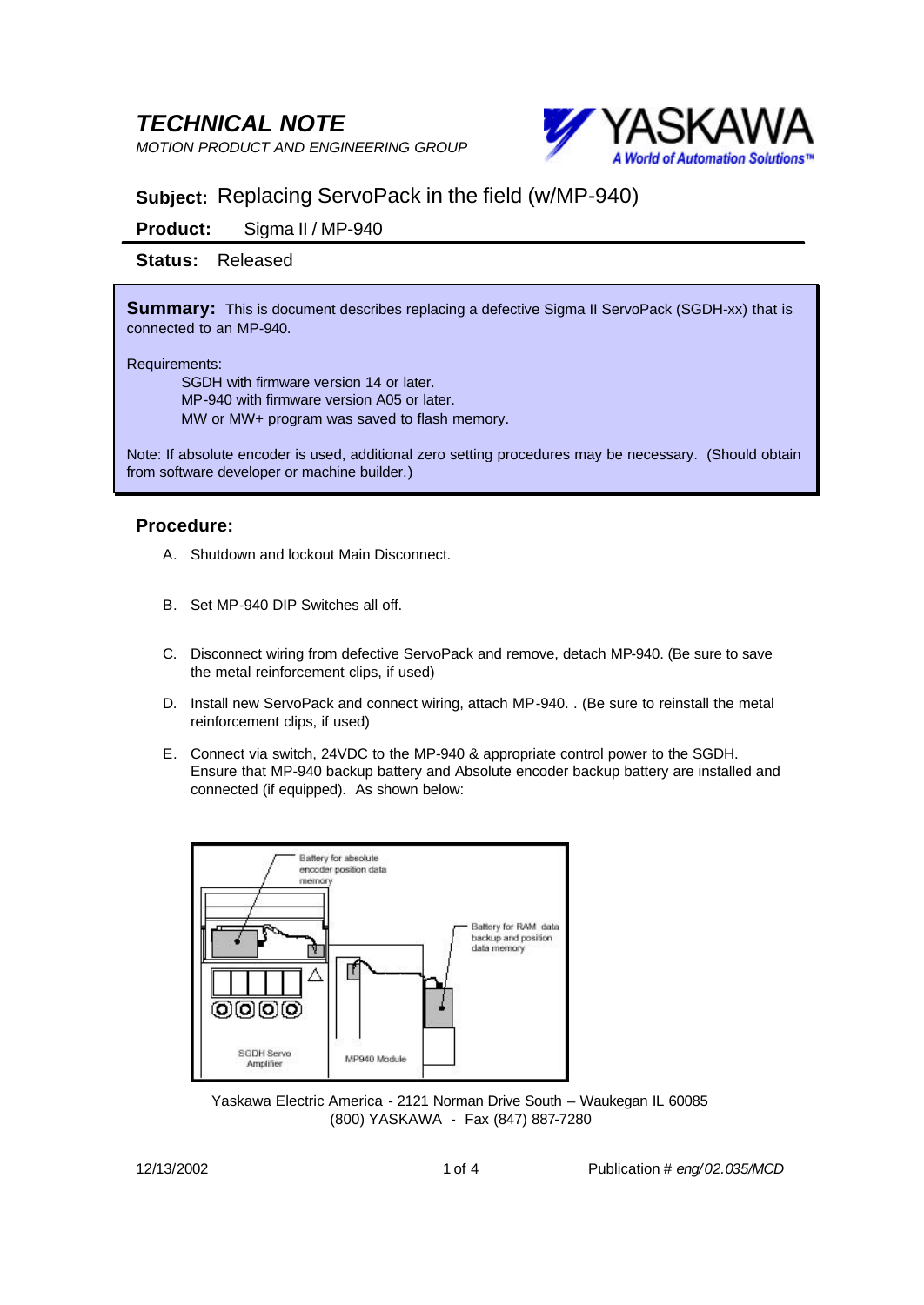## *TECHNICAL NOTE MOTION PRODUCT AND ENGINEERING GROUP*



Yaskawa Electric America - 2121 Norman Drive South – Waukegan IL 60085 (800) YASKAWA - Fax (847) 887-7280

12/13/2002 2 of 4Publication # *eng/02.035/MCD*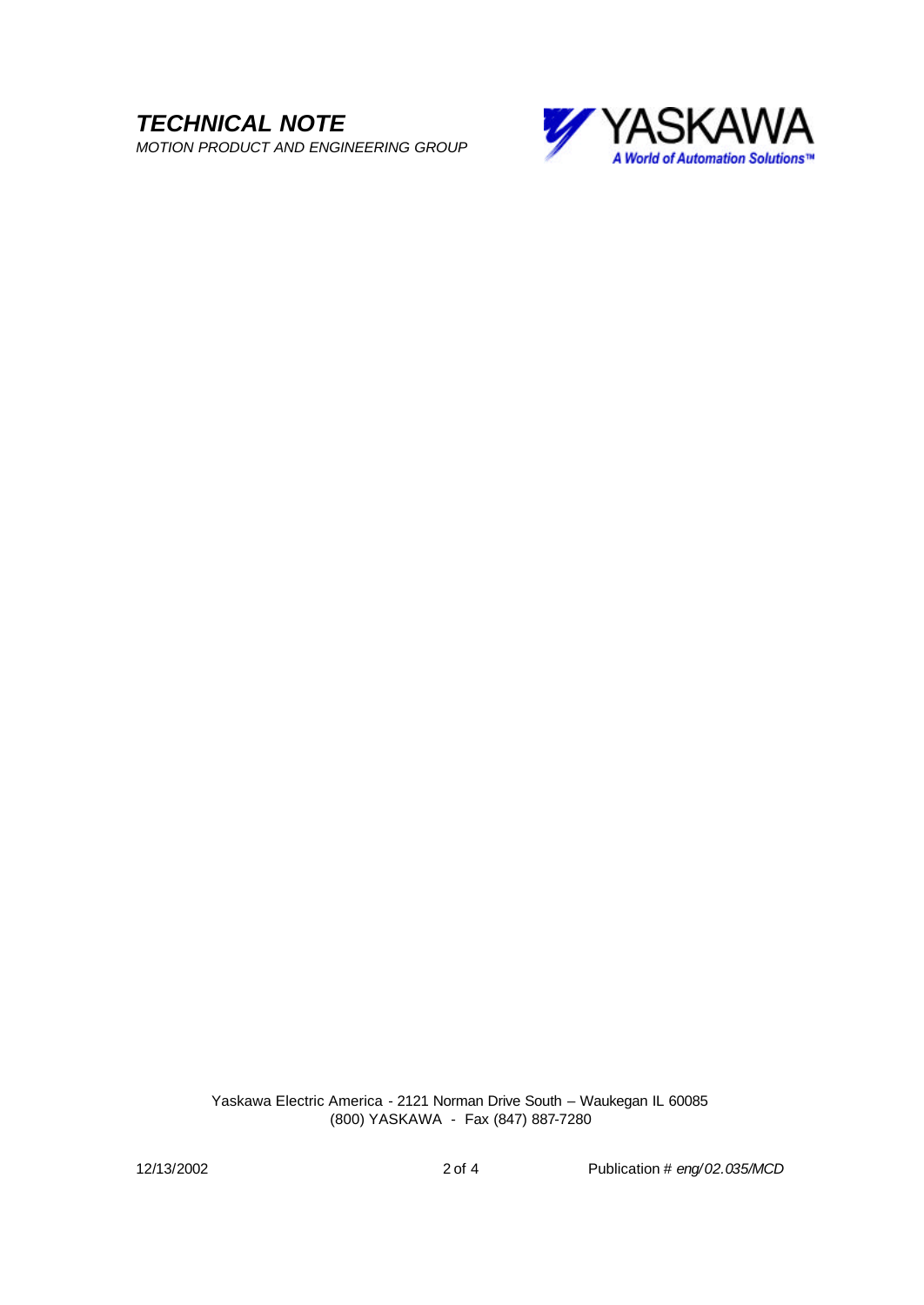

F. (If system does not include an absolute encoder skip to step J.) An A.81 alarm will appear on the SGDH ServoPack display panel. This is normal; the alarm indicates that the motor Encoder is disconnected. The absolute encoder must be reset by the procedure to follow:



- G. Turn off 24VDC to MP-940 & SGDH control power for approximately 5 seconds and then reapply.
- H. POT & NOT will alternately flash on the SGDH ServoPack display panel, if the over travel switches are not connected to the ServoPack. (If the switches are connected, the display will indicate bb) This is normal; this indicates that the positive and negative over travel switches are not connected. After the parameter transfer is completed in the steps below, the display will display bb, indicating the ServoPack is base-block.
- I. Turn off 24VDC to MP-940 & SGDH control power.

Yaskawa Electric America - 2121 Norman Drive South – Waukegan IL 60085 (800) YASKAWA - Fax (847) 887-7280